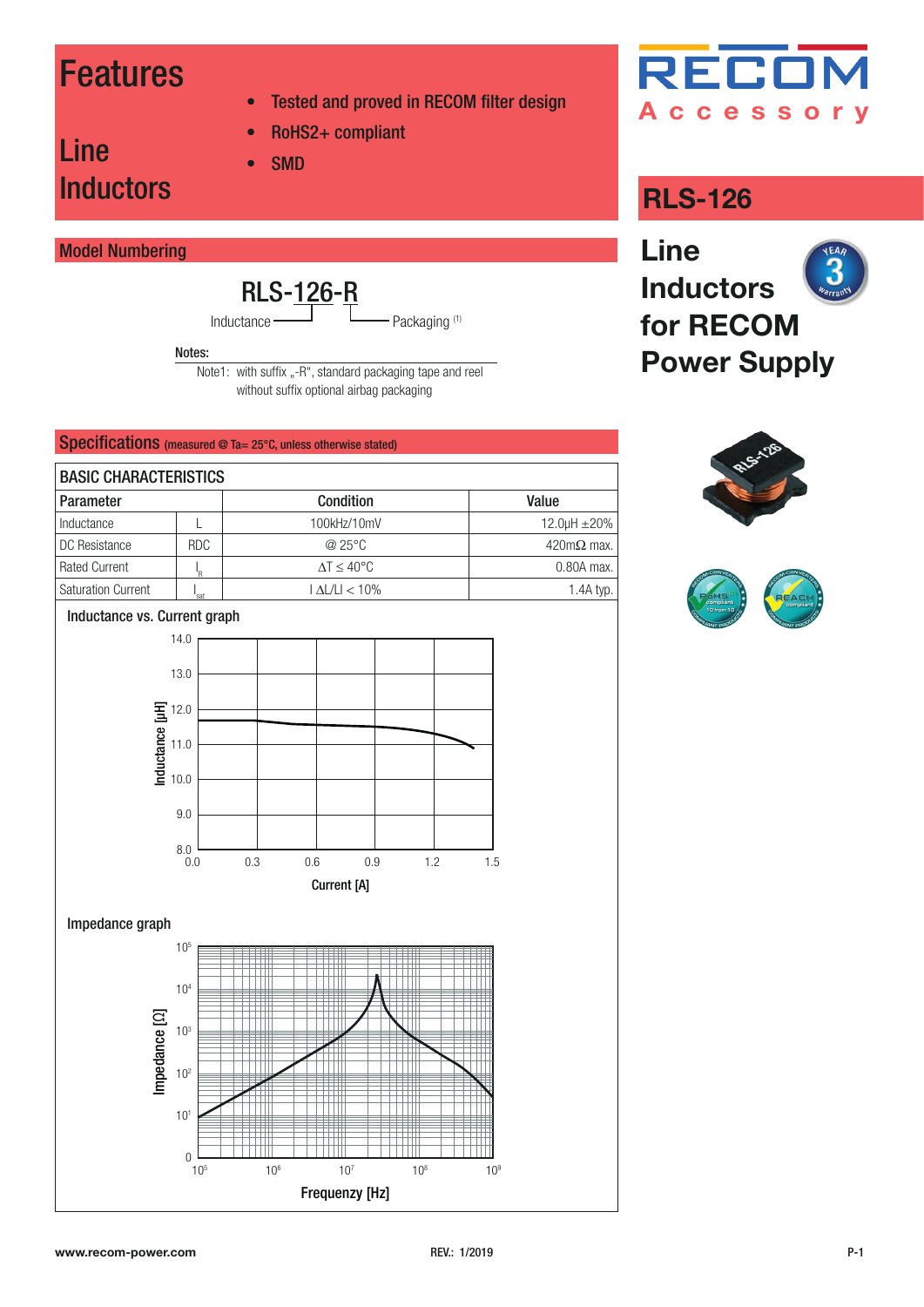

# **RLS-126**

#### Specifications (measured @ Ta= 25°C, unless otherwise stated)

| <b>ENVIRONMENTAL</b>        |                |                    |  |  |  |
|-----------------------------|----------------|--------------------|--|--|--|
| Parameter                   | Condition      | Value              |  |  |  |
| Operating Temperature Range | with derating  | -40°C to $+125$ °C |  |  |  |
| Operating Humidity          | non-condensing | 95% RH max.        |  |  |  |

| DIMENSION AND PHYSICAL CHARACTERISTICS |                          |                                                          |                                |                   |  |
|----------------------------------------|--------------------------|----------------------------------------------------------|--------------------------------|-------------------|--|
| Parameter                              |                          | <b>Type</b>                                              |                                | Value             |  |
| Dimension (LxWxH)                      |                          |                                                          |                                | 4.5 x 3.2 x 2.6mm |  |
| Weight                                 |                          |                                                          |                                | 0.15g typ.        |  |
| <b>Dimension Drawing (mm)</b>          | $4.5\,$<br>$\frac{1}{3}$ |                                                          |                                |                   |  |
|                                        | $\frac{6}{2}$            | <b>Recommended Footprint Details</b><br>4.8REF<br>2.0REF |                                |                   |  |
|                                        |                          | <b>BIE</b><br>ကါ<br>$, 0.7$ REF                          | Tolerance: $xx.x = \pm 0.5$ mm |                   |  |